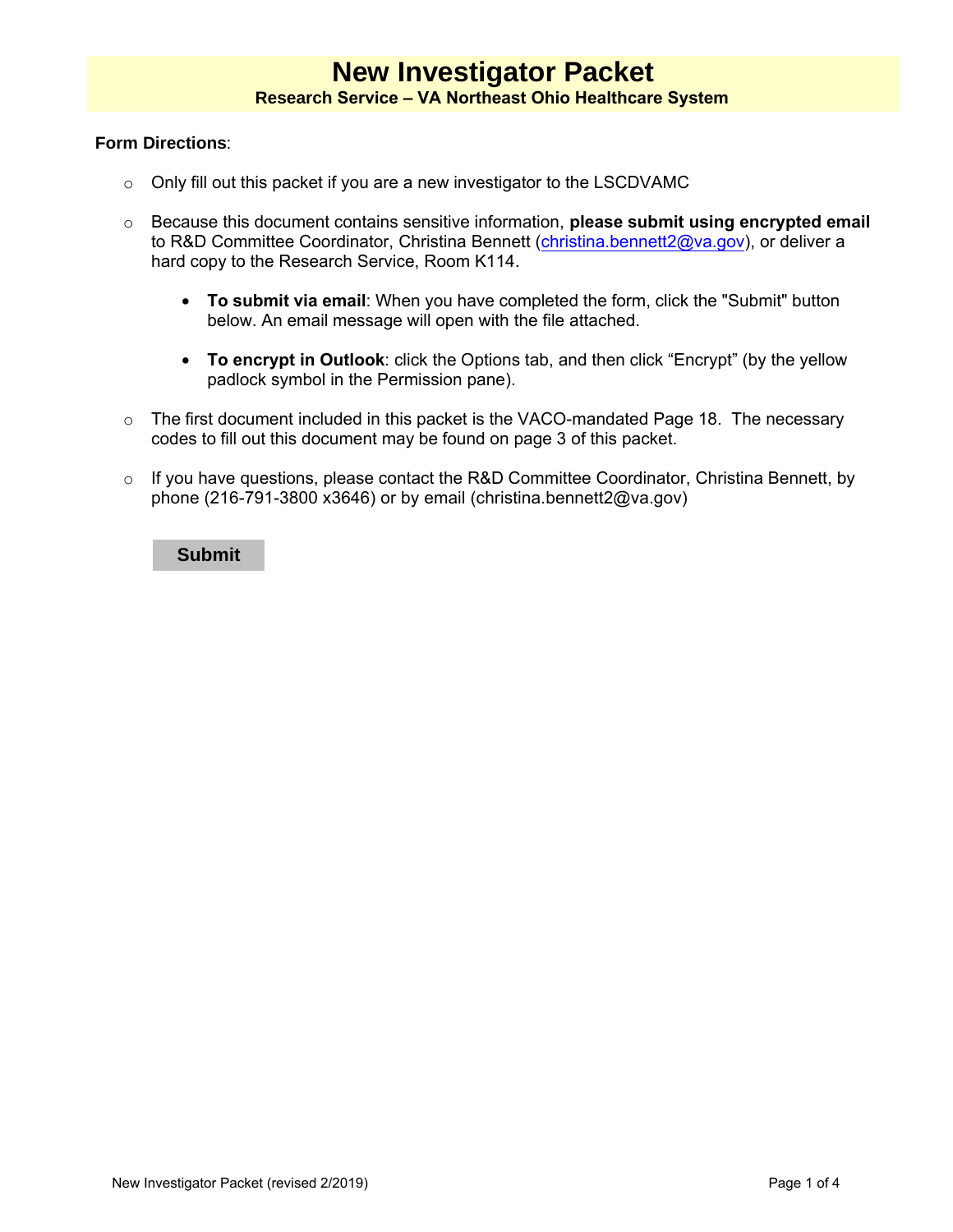## DEPARTMENT OF VETERANS AFFAIRS RESEARCH AND DEVELOPMENT INFORMATION SYSTEM INVESTIGATOR DATA

541 Cleveland, OH

| 1. NAME:                                                                             |                                                                                                                                                                                                |
|--------------------------------------------------------------------------------------|------------------------------------------------------------------------------------------------------------------------------------------------------------------------------------------------|
| $_4$ VA TITLE:<br><u> 1989 - Andrea Stadt, fransk politik (d. 1989)</u>              |                                                                                                                                                                                                |
|                                                                                      |                                                                                                                                                                                                |
| 7. UNIVERSITY APPOINTMENT:                                                           |                                                                                                                                                                                                |
| a. Academic Rank<br>(Enter code from Table 5a)                                       | (Enter name of Academic Rank; if code = 00, skip to Item 8)<br>Code                                                                                                                            |
| b. University Administrative Title<br>(Enter code from Table 5b)                     | (If code = 99, enter name of University Administrative Title)<br>Code                                                                                                                          |
| c. University Department<br>(Enter name)                                             |                                                                                                                                                                                                |
| d. Department Section/Division<br>(If applicable, enter name of Section or Division) |                                                                                                                                                                                                |
| e. University Name<br>(Enter name of University)                                     |                                                                                                                                                                                                |
| 8. DIPLOMATE STATUS, BOARD CERTIFIED:                                                | NOT APPLICABLE<br>No<br>Yes                                                                                                                                                                    |
| 9. SPECIALTY:<br>(Enter code from Table 7)                                           | (If code = 99, enter name of Specialty)<br>Code                                                                                                                                                |
| 10. SUBSPECIALTY:<br>(Enter code from Table 8)                                       | (If code = 99, enter name of Subspecialty)<br>Code                                                                                                                                             |
| 11. VA EMPLOYMENT                                                                    | <b>FULL-TIME</b><br>PART-TIME: __________ HR/WK (If Part-Time, enter hr/wk.)<br>CONTRACT<br>CONSULTANT<br><b>WOC</b><br>N/A                                                                    |
| 12. VA SALARY SOURCE:<br>(Check one)                                                 | VA FUNDS OTHER THAN R&D<br>MEDICAL RESEARCH (PROGRAM 821) FUNDS<br>HSR&D (PROGRAM 824) FUNDS<br>REHAB R&D (PROGRAM 822) FUNDS<br>COOPERATIVE STUDIES (PROGRAM 825) FUNDS<br>NOT SALARIED BY VA |
| 13. VA HOSPITAL SERVICE:<br>(Enter code from Table 11)                               | Code<br>(If code = 99, enter name of VA Hospital Service)                                                                                                                                      |
| 14. VA HOSPITAL SECTION:<br>(If applicable, enter name of Hospital Section)          |                                                                                                                                                                                                |
| 15. PRIMARY RESEARCH INTEREST:<br>(Enter code from Table 13-14)                      | (If code = 99, enter name of Primary Research Interest)<br>Code                                                                                                                                |
| 16. SECONDARY RESEARCH INTEREST:<br>(Enter code from Table 13-14)                    | (If code = 99, enter name of Secondary Research Interest)<br>Code                                                                                                                              |
| 17. GRECC Affiliation (select from list):                                            | None                                                                                                                                                                                           |
| <b>INVESTIGATOR'S SIGNATURE</b>                                                      | DATE                                                                                                                                                                                           |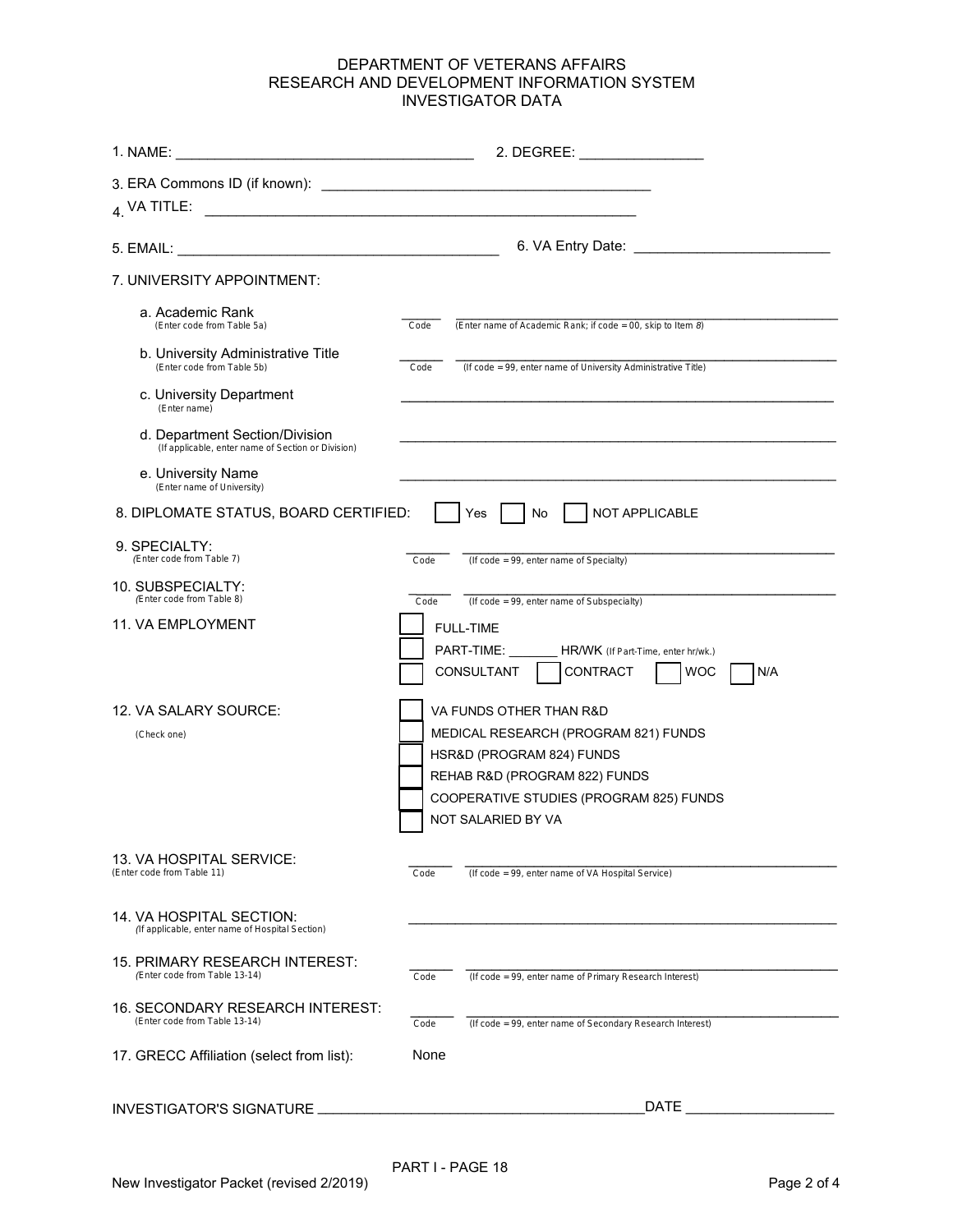|                                                                                 | 000 - 0000, 1 AU 1 MOI 1 MIN 1 MIN 1 MIN 1 MIN 1 MIN 1 MIN 1 MIN 1 MIN 1 MIN 1 MIN 1 MU 1 MI                         |                                                                       |                              |
|---------------------------------------------------------------------------------|----------------------------------------------------------------------------------------------------------------------|-----------------------------------------------------------------------|------------------------------|
| 5a.  ACADEMIC RANK:<br>enter name.                                              | . The default Academic Rank for each Series is shown. If actual rank is different, or code is 06                     |                                                                       |                              |
| 01 = Instructor Series                                                          | 03 = Assistant Professor Series                                                                                      | 05 = Professor Series                                                 | $00 = None$                  |
| 02 = Lecturer Series                                                            | 04 = Associate Professor Series                                                                                      | 06 = Resident/Fellow/Trainee/Other                                    |                              |
| 5b. UNIVERSITY ADMINISTRATIVE TITLE:                                            |                                                                                                                      | The default University Administrative Title for each Series is shown. |                              |
| If actual title is different, or code is 99, enter name.                        |                                                                                                                      |                                                                       |                              |
| 01 = Department Chair Series                                                    | $03$ = Dean Series<br>02 = Division Chief Series                                                                     | $99 =$ Other (Specify)                                                | $00 = \text{None}$           |
| 6. DIPLOMATE STATUS, BOARD CERTIFIED:<br>Non-physicians - Check NOT APPLICABLE. | <b>7. SPECIALTY:</b> Select Board or area of training or expertise. If 99 is selected, enter name in space provided. | Physicians, Dentists, Psychologists - Check YES or NO.                |                              |
| 01 = Allergy & Immunology                                                       | 70 = Emergency Medicine                                                                                              | $34 =$ Nursing                                                        | $51$ = Physiology            |
| 66 = Anatomic Pathology                                                         | $16$ = Endodontics                                                                                                   |                                                                       | 52 = Plastic Surgery         |
|                                                                                 |                                                                                                                      | 35 = Obstetrics/Gynecology                                            | 53 = Preventive Medicine     |
| 67 = Anatomic & Clinical Pathology                                              | $17$ = Engineering<br>$18$ = Epidemiology                                                                            | 71 = Occupational Medicine<br>$36 =$ Oncology                         | 54 = Public Health           |
| 02 = Anatomy<br>03 = Anesthesiology                                             |                                                                                                                      | 37 = Operations Research                                              | $55 =$ Prosthodontics        |
| $04 =$ Anthropology                                                             | 19 = Family Practice<br>20 = General Practice                                                                        | $38 =$ Ophthalmology                                                  | $56$ = Psychiatry            |
| $05 =$ Audiology                                                                | $21$ = Genetics                                                                                                      | $39 =$ Optometry                                                      | $57 =$ Psychology            |
| 06 = Biochemistry                                                               | $22$ = Geriatrics                                                                                                    | 40 = Oral Pathology                                                   | 73 = Radiation Oncology      |
| 07 = Bioengineering                                                             | 23 = Health Care Administration                                                                                      | $41$ = Oral Surgery                                                   | $58$ = Radiology             |
| $08 = Biology$                                                                  | $24$ = Health Economics                                                                                              | 42 = Orthopedic Surgery                                               | 59 = Rehabilitative Medicine |
| 09 = Biophysics                                                                 | $25$ = Histology                                                                                                     | $43 =$ Osteopathy                                                     | $60$ = Social Work           |
| $10 = Biostatistics$                                                            | $26 =$ Immunology                                                                                                    | 44 = Otolaryngology                                                   | $61 =$ Sociology             |
| $11 =$ Chemistry                                                                | $27$ = Internal Medicine                                                                                             | $45$ = Pathology                                                      | 62 = Speech Pathology        |
| 68 = Clinical Pathology                                                         | $28$ = Mathematics                                                                                                   | $46$ = Pediatrics                                                     | 63 = Surgery (General)       |

\_\_\_\_\_\_\_\_\_\_\_\_\_\_\_\_\_\_\_\_\_\_\_\_\_\_\_\_\_\_\_\_\_\_\_\_\_\_\_\_\_\_\_\_\_\_\_\_\_\_\_\_\_\_\_\_\_\_\_\_\_\_\_\_\_\_\_\_\_\_\_\_\_\_\_\_\_\_\_\_\_\_\_\_\_\_\_\_\_\_\_\_\_\_\_\_\_\_\_\_\_\_\_\_\_\_\_\_\_\_\_\_\_\_\_\_\_\_ **CODES AND INSTRUCTIONS FOR INVESTIGATOR DATA SHEET (VA FORM 10-5368; PAGE 18)** 

- 68 = Clinical Pathology
- 12 = Colon & Rectal Surgery
- 
- 13 = Dentistry (General)
- 
- 69 = Diagnostic Radiology

29 = Addiction Psychiatry 01 = Administrative Medicine

30 = Cardiac Electrophysiology 04 = Cardiovascular Disease 05 = Child Psychiatry

31 = Clinical & Laboratory Immunology 32 = Clinical Neurophysiology 06 = Clinical Psychology 33 = Critical Care Medicine 34 = Dermatopathology 07 = Diagnostic Radiology

03 = Audiology & Speech Pathology

41 = Cooperative Studies (Program 825)

14 = Dermatology 15 = Dietetics

03 = Allergy

- 
- **8. SUBSPECIALTY:** Physicians Enter code for ONE Board or area of training, or 00 (not applicable). If 99 is selected, enter name. Non-physicians - enter 00.
	- 08 = Endocrinology

29 = Medical Illustration 30 = Microbiology 31 = Neurological Surgery  $32$  = Neurology 33 = Nuclear Medicine

- 09 = Experimental Psychology
- 10 = Forensic Pathology
- 35 = Forensic Psychiatry
- 11 = Gastroenterology
- 12 = General Preventive Medicine
- 36 = Geriatric Medicine
- 37 = Geriatric Psychiatry
- 38 = Hand Surgery
- 13 = Hematology
- 14 = Immunology

08 = Education 36 = Extended Care 09 = HSR&D (Program 824)

37 = Geriatrics  $10 = GRECC$ 11 = Intermediate Care 12 = Laboratory

14 = Medical 15 = Neurology

- 15 = Infectious Disease
- -

47 = Periodontics 48 = Pharmacology 49 = Pharmacy

39 = Medical Microbiology 40 = Medical Oncology 41 = Medical Toxicology 16 = Metabolism 17 = Nephrology 18 = Neuropathology 19 = Neuropsychology 20 = Occupational Medicine 42 = Nuclear Radiology 43 = Pain Management 21 = Pediatric Allergy

50 = Physics

72 = Physical Medicine & Rehabilitation

- 18 = Outpatient Clinic
- 19 = Pathology
- 
- 
- 
- 

#### **13 and 14. PRIMARY and SECONDARY RESEARCH INTERESTS:** Select codes that best define general areas of

46 = Epidemiology 13 = Gastroenterology 47 = Geriatrics 48 = Health Care 49 = Health Economics 50 = Health Services  $14$  = Hematology 15 = Immunology 16 = Infectious Diseases 51 = Medical Education 17 = Mental Health 18 = Molecular Biology 19 = Nephrology

45 = Emergency Medicine 12 = Endocrinology & Metabolism

20 = Neurology & Neurobiology

13 = Medical Research (Program 821)

primary and secondary interests. Do NOT use 00 for primary research interest. 11 = Drug Dependence

- $01 =$  Aging
- 02 = Alcoholism

01 = Administration 02 = Ambulatory Care 34 = Anesthesiology

 $04 =$ Chaplain

05 = Dental 35 = Dermatology 06 = Dietetics 07 = Domiciliary

- 38 = Ambulatory Care
- 03 = Anesthesiology
- 04 = Audiology & Speech Pathology
- 05 = Basic Sciences
- 06 = Behavioral Sciences
- 07 = Biochemistry
- 39 = Bioengineering 40 = Biomechanics
- 08 = Cardiovascular Disorders
- 41 = Clinical Epidemiology
- 09 = Clinical Pharmacology
- 42 = Computer Science
- 43 = Critical Care
- 44 = Dental Implants
- 10 = Dermatology

#### *Revised: January 1997* ePROMISe

New Investigator Packet (revised 2/2019) **Page 3 of 4** 

- 37 = Vision
- 99 = Other (Specify)
- $00 = \text{None}$

36 = Virology

- 22 = Pediatric Cardiology **11. HOSPITAL SERVICE:** Select code for the hospital service with which the investigator is identified and/or from which salary is paid. If salaried from VA research funds, enter code 09, 13, 27, or 41. 24 = Pulmonary Disease 16 = Nuclear Medicine  $17 =$  Nursing 38 = Ophthalmology 39 = Otolaryngology
	-
	-
	- 20 = Pharmacy
	- 21 = Prosthetics
	- 22 = Psychiatry
	- $23 =$  Psychology
	-
	-
	- 52 = Neuropsychology 21 = Nuclear Medicine & Radiation
	-
	- 22 = Nutrition 23 = Nursing
	- 24 = Oral Biology
	- 25 = Oncology
	- 53 = Ophthalmology
	- 26 = Orthopedic Surgery
	- 27 = Pathology
	-
	- 54 = Pharmacology
	- 55 = Pharmacy
	- 28 = Podiatry
	- 56 = Post Traumatic Stress Disorders
	- 57 = Preventive Medicine
	- 58 = Prostatic Disease
	- 59 = Prosthetics
	- 60 = Psychiatry

25 = Radiology 26 = Rehabilitative Medicine

- 27 = Rehabilitation R&D (Program 822)
- 28 = Recreation

64 = Thoracic Surgery 65 = Urology 99 = Other (Specify)

23 = Physiological Psychology

24 = Public Health 25 = Pulmonary Disease 26 = Rheumatology 44 = Sports Medicine 27 = Therapeutic Medicine 28 = Therapeutic Radiology 45 = Vascular Surgery 99 = Other (Specify) 00 = Not Applicable

- 30 = Social Work
- 31 = Spinal Cord Injury
- 32 = Surgery
- $40 =$  Urology
- 33 = Voluntary
- 99 = Other (Specify)
- 
- -
	- 29 = Radiology
	- $61$  = Rehabilitation

32 = Rheumatology 33 = Social Work 62 = Spinal Cord Injuries  $34 =$  Surgery  $63$  = Urology 64 = Vascular Surgery 35 = Veterinary Medicine

- 30 = Rehabilitative Medicine
- 31 = Respiration & Pulmonary Disease